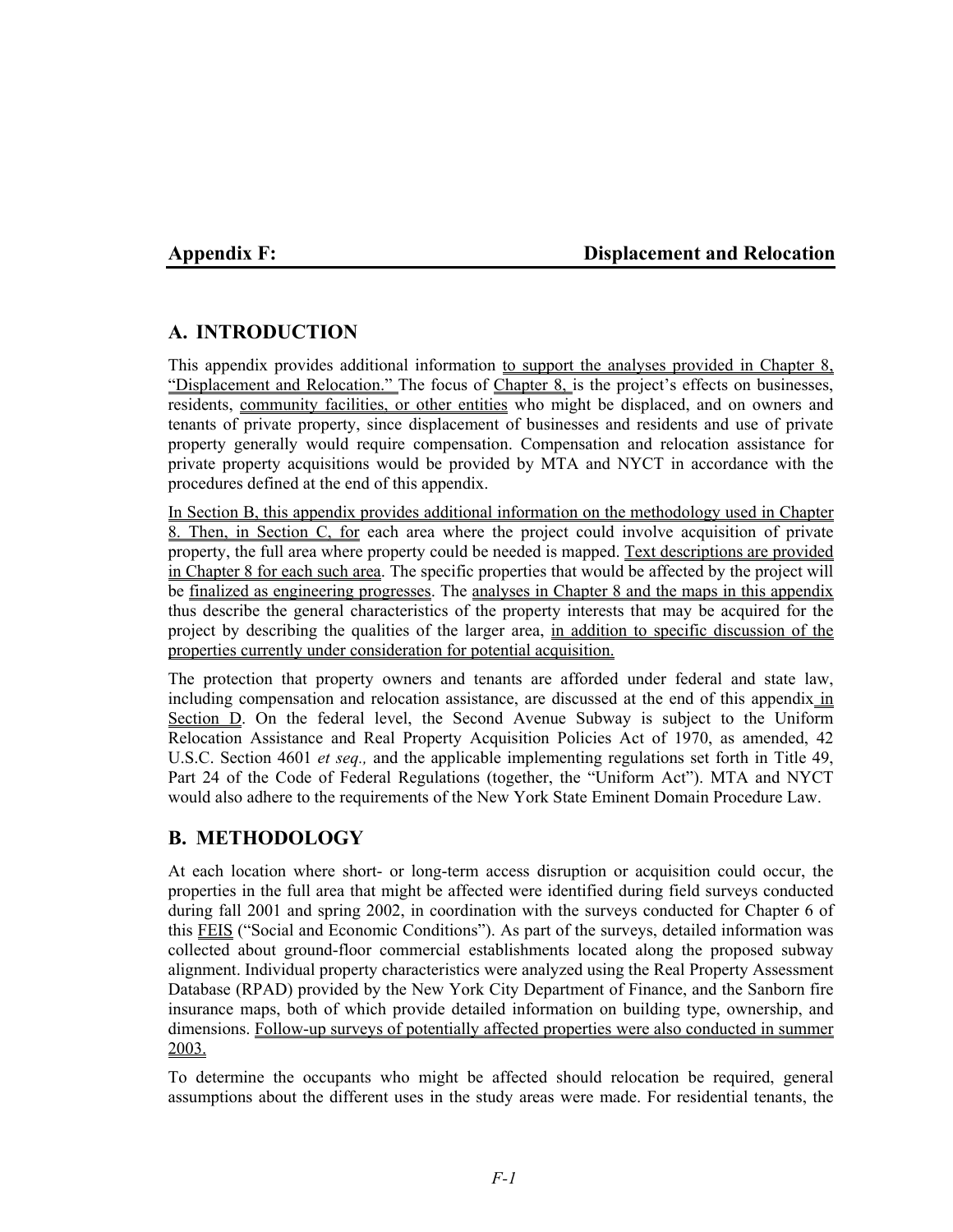estimated number of units in the building (based on building type and size) was multiplied by the average household size reported in the U.S. Census for 2000 for the relevant census tract (for station areas that cross several census tracts, the largest of the tracts' average household sizes was used). For ground-floor retail establishments, employment was estimated based on approximate square footage and standard industry rates ranging from less than 1 to 4 employees per 1,000 square feet. For office use, a ratio of one employee per 250 gross square feet was used to estimate employment. This ratio also reflects industry standards referenced in real estate/ development literature, and has been confirmed through field observations and employee interviews conducted for a wide ranger of building types in New York City.

# **C. LOCATIONS WHERE DISPLACEMENT MAY OCCUR**

As discussed in Chapter 8," the proposed project could result in some direct displacement of businesses and residents. The specific properties that would be affected have not yet been confirmed, so the general areas in which such short- and long-term access disruptions and acquisitions could occur to accommodate station entrances and other essential features<sup>1</sup> are described and illustrated in accompanying figures below. In some cases, the study areas could experience both access disruptions and acquisitions.  $\underline{A}$  number of properties would be needed, for station entrances and other facilities. MTA/NYCT would work to minimize displacement by using existing public property and existing easements wherever possible.

Since completion of the SDEIS, potential properties where displacement could occur have been identified by the project's engineers. These are identified in Chapter 8. However, as noted in that chapter, this information is still preliminary and is subject to change as engineering advances. If the properties to be displaced were to shift, the properties affected and the resulting impacts would be similar in nature and extent to those described in the chapter. Text analyses for the 16 stations along the Second Avenue corridor and the 63rd Street-Lexington Avenue Station on the 63rd Street Line are provided in Chapter 8. The various study area maps where displacement could occur are provided in Figures F-1 to F-18.

## **D. COMPENSATION AND RELOCATION ASSISTANCE**

Once the general property needs have been defined for the project, the MTA Real Estate and Legal Departments are responsible for acquiring right-of-way and other real estate interests necessary to complete the project. The Real Estate and Legal Departments would be assisted by the right-of-way coordinator from the Second Avenue Subway team. The acquisition process would consist of the following six steps: identification of required real estate once design information is available; appraisal of required property interests; preparation of detailed property acquisition maps and metes-and-bounds descriptions of the property interests to be acquired; procurement of title reports to identify owners, lessees, mortgages, lien holders, and any parties with compensable interests in the property to be acquired; acquisition, either through negotiation or eminent domain; settlement or litigation of any claims for additional compensation or property damage; and relocation of occupants if necessary.

With respect to property acquisition, MTA and NYCT would adhere to the requirements of the New York State Eminent Domain Procedure Law (the "Eminent Domain Procedure Law").

 1 Please note that the boundaries shown on the figures represent larger areas than the areas that would actually be affected.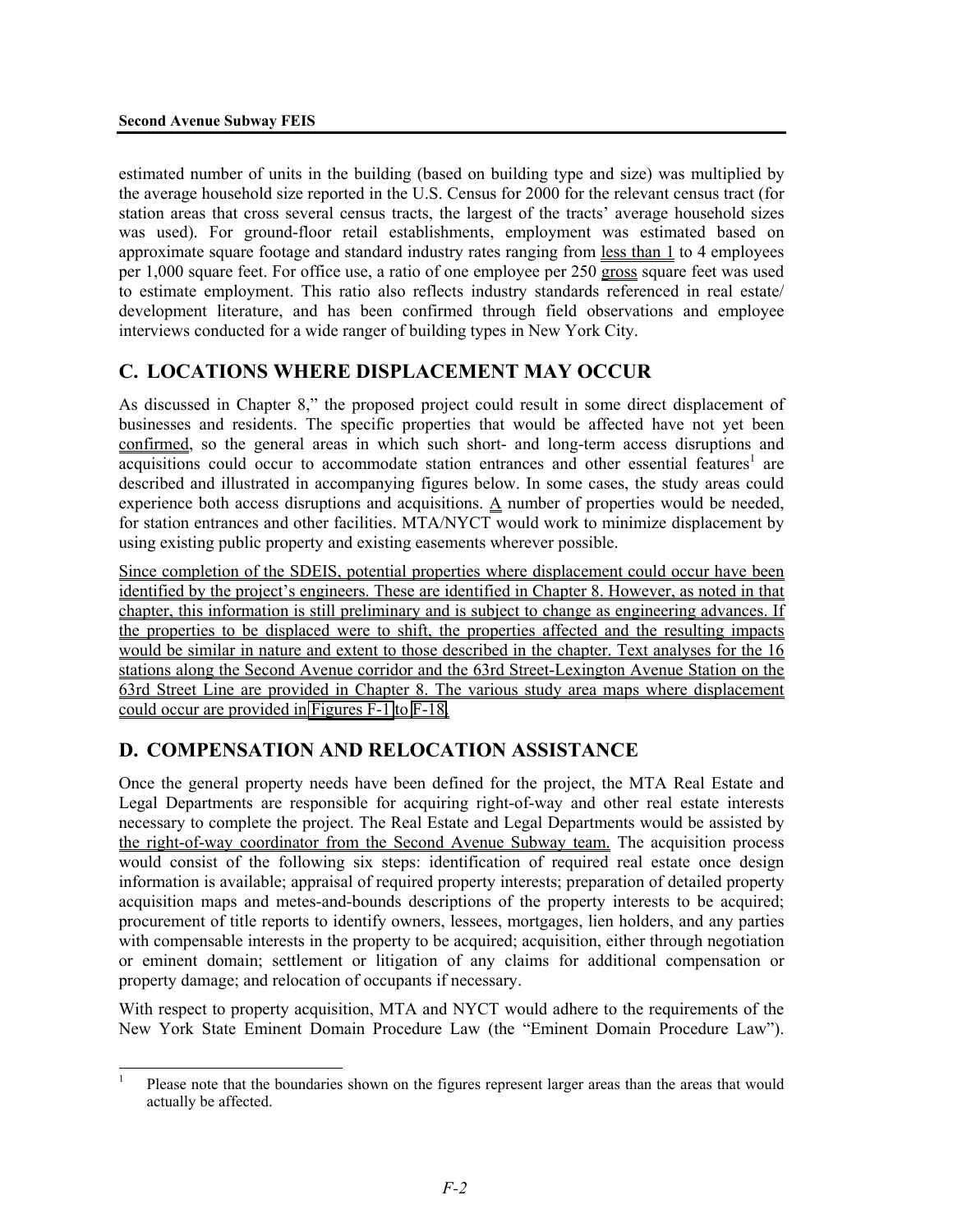Among other things, the Eminent Domain Procedure Law requires the condemnor to: hold a public hearing (for all potential acquisitions other than "de minimis" and emergency acquisitions); inform the public and affected parties about the public use, benefit, and purpose of the proposed acquisitions, the reasons for selecting those locations, and the general impacts of the acquisition on the surrounding area; issue a determination and findings within 90 days after the close of the public hearing; make written offers in the full amount of MTA/NYCT's highest approved appraisal; advise condemnees that, subject to proving title and clearing title objections, the offer may be accepted as payment in full for the property interests to be acquired, or in the alternative, accepted as advance payments with a continuing right on the owners' part to file claims for additional compensation; and if the compensation offer is not accepted, to file a petition with the New York State Supreme Court to acquire the necessary property interests by condemnation. Compensation for real property generally is determined on the basis of fair market or fair rental value and, in the case of partial takings, diminution (if any) to the value of the remaining property. Compensation for tenant-owned trade fixtures is determined on the basis of "sound value," which under New York law generally constitutes a fixture's reproduction cost less depreciation.

MTA and NYCT would also adhere to the Federal Uniform Relocation Assistance and Real Property Acquisition Policies Act of 1970, as codified in Title 42, Section 4601 *et seq*. of the United States Code, and the applicable implementing regulations set forth in Title 49, Part 24 of the Code of Federal Regulations (collectively, the "Uniform Act"). As described below, the Uniform Act covers the appraisal and acquisition of real property, relocation services, moving payments, replacement housing payments, and other allowable payments related to commercial and residential moving costs and displacement.

As part of the project's design work, property identification plans will be developed to identify every parcel affected by the project and to define the need for property acquisitions and/or easements. From property identification plans, preliminary title reports would be obtained to ascertain the owners of record and legal descriptions of the parcels. The parcels would then be certified as needed for the project and the acquisition process initiated.

As part of the procedure for preparing the acquisition stage relocation plan, all site occupants would be personally interviewed to determine their specific relocation needs, and would be furnished written information about benefits to which they may be entitled. Owners, tenants, and parties with compensable interests in the properties to be acquired would be compensated in accordance with the Eminent Domain Procedure Law. Displaced residents, business owners, and commercial tenants would receive relocation benefits and assistance as required under the Uniform Relocation Act.

The rights of owners and tenants of real property acquired to implement the proposed project are protected under the Uniform Act, which provides for fair, uniform, and equitable treatment of persons displaced from their homes, businesses or farms by federal and federally assisted programs. ("Owner" refers to either the fee owner of the property or the tenant-owner of improvements on it.) The Act recognizes that displacement of businesses often results in their closure, and aims to minimize the adverse impact of displacement in order to maintain the economic and social well-being of communities. Overall, the Act is designed to ensure that individuals do not suffer disproportionate injuries as a result of programs and projects designed for the benefit of the public as a whole, and to minimize the hardship of displacement on such persons.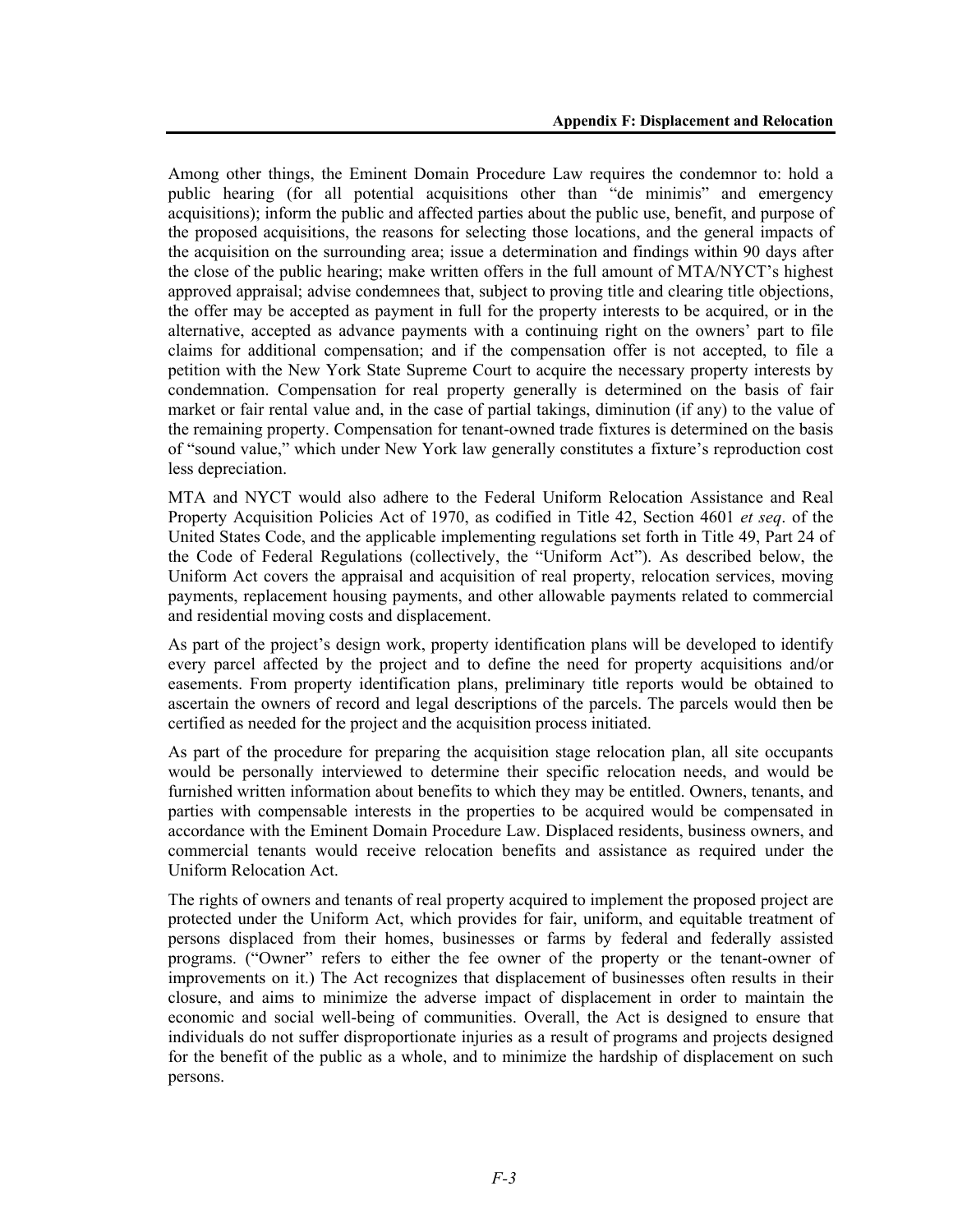### **Second Avenue Subway FEIS**

Entitlements for property owners under the Uniform Act include the following:

- Expeditious acquisition, with every reasonable effort made to acquire the property by negotiation;
- Notice to the owner as soon as feasible of the interest in acquiring the property and basic protections;
- Just compensation for property, which may not be less than the acquiring agency's approved appraisal of the fair market value;
- If necessary, a determination of just compensation by a court of law;
- The opportunity to accompany the appraiser who appraises their property;
- Written statement of, and summary of the basis for the amount established by the acquiring agency as just compensation;
- Payment of the agreed upon purchase price (or a deposit in the court) before being required to surrender possession of the property;
- Reimbursement for certain expenses incidental to transfer of title to the acquiring agency, such as recording fees, boundary surveys, and transfer taxes;
- At least 90 days' written notice to vacate occupied property;
- Relocation services and payments, where applicable; these may involve housing supplements, moving cost, etc. for residential acquisitions, or reestablishment, moving costs, etc. for business, nonprofit, or farm acquisitions; and
- Written statement or brochure advising property owners of their rights and entitlements, and assurance that they receive all of the services and payments to which they are entitled under federal and state law and regulations.

The implementing regulations under the Uniform Act are published at 49 CFR Part 24 (which can be found on the internet at www.fhwa.dot.gov/realestate/act.htm). Detailed information on the rights of displaced persons is provided on the internet at www.fhwa.dot.gov/environment/ subject.htm under "Real Estate Services." As it has in other major projects involving relocation of tenants and residents, the MTA Real Estate Department intends to retain a consulting a firm specialized in relocation for government construction projects to assist MTA and NYCT in complying with the terms of the Uniform Act. The specific provisions of the Uniform Act for businesses and residents affected by a federal project are outlined below.

## **BUSINESSES**

The Uniform Act provides entitlements to qualified businesses displaced as part of a federal and federally assisted program, including reimbursement for the following relocation expenses:

• Actual reasonable moving and related expenses for: transportation of personal property up to 50 miles, disconnecting, dismantling, removing, packing, crating, reassembling, and reinstalling relocated machinery, equipment, and other personal property, including connection to utilities available nearby; storage of the personal property for a period not to exceed 12 months; insurance for the replacement value of the personal property in connection with the move and necessary storage; any license, permit, or certification required of the displaced business at the replacement location; replacement value of property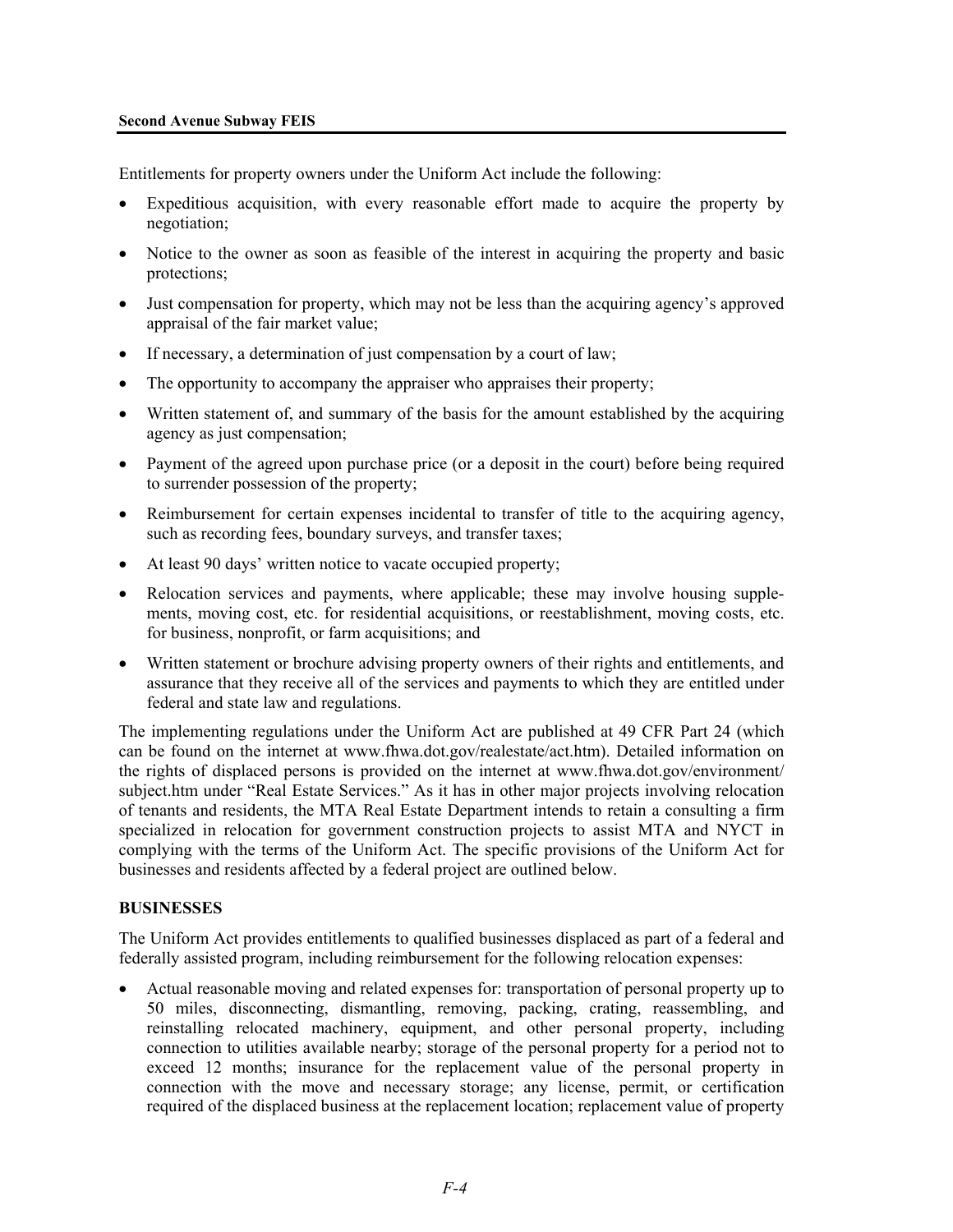lost, stolen, or damaged in the process of moving; and professional services necessary for planning, moving and installing the relocated personal property at the replacement location.

- Actual direct loss of tangible personal property incurred as a result of moving or discontinuing the business based on the fair market value of the item for continued use at the displacement site, less the proceeds from its sale.
- Purchase of substitute personal property, if an item of personal property that is used as part of a business is not moved but is promptly replaced with a substitute item that performs a comparable function at the replacement site.
- Actual reasonable payment for expenses required to search for a replacement location, not to exceed \$1,000, including transportation, fees to a real estate agent, and time spent searching.
- Other moving-related expenses that are not listed as ineligible, as determined to be reasonable and necessary.

## *BUSINESS RE-ESTABLISHMENT*

In addition to the above mentioned payments, a small business or nonprofit organization is entitled to receive a payment, not to exceed a total sum of \$10,000, for expenses actually incurred in relocating and reestablishing such small business or nonprofit organization at a replacement site, including:

- Repairs or improvements to the replacement real property as required by federal, state or local law, code or ordinance;
- Modifications to the replacement property to accommodate the business operation or make replacement structures suitable for conducting the business;
- Construction and installation costs, for exterior signing to advertise the business;
- Provision of utilities from right-of-way to improvements on the replacement site;
- Redecoration or replacement of soiled or worn surfaces at the replacement site, such as paint, paneling, or carpeting;
- Licenses, fees, and permits when not paid as part of moving expenses;
- Feasibility surveys, soil testing and marketing studies; and
- Professional services in connection with the purchase or lease of a replacement site.

### *FIXED PAYMENT FOR MOVING EXPENSES*

A displaced business may be eligible to choose a fixed payment in lieu of the payments for actual moving and related expenses, and actual reasonable reestablishment expenses as provided. Such fixed payment, except for payment to a nonprofit organization, shall equal the average annual net earnings of the business, as computed in accordance with the average annual net earnings of an eligible business, but not less than \$1,000 nor more than \$20,000. The displaced business is eligible for the payment if it is determined, among other conditions, that the business cannot be relocated without a substantial loss of its existing patronage (clientele or net earnings). A business is assumed to meet this test unless it is determined that it will not suffer a substantial loss of its existing patronage.